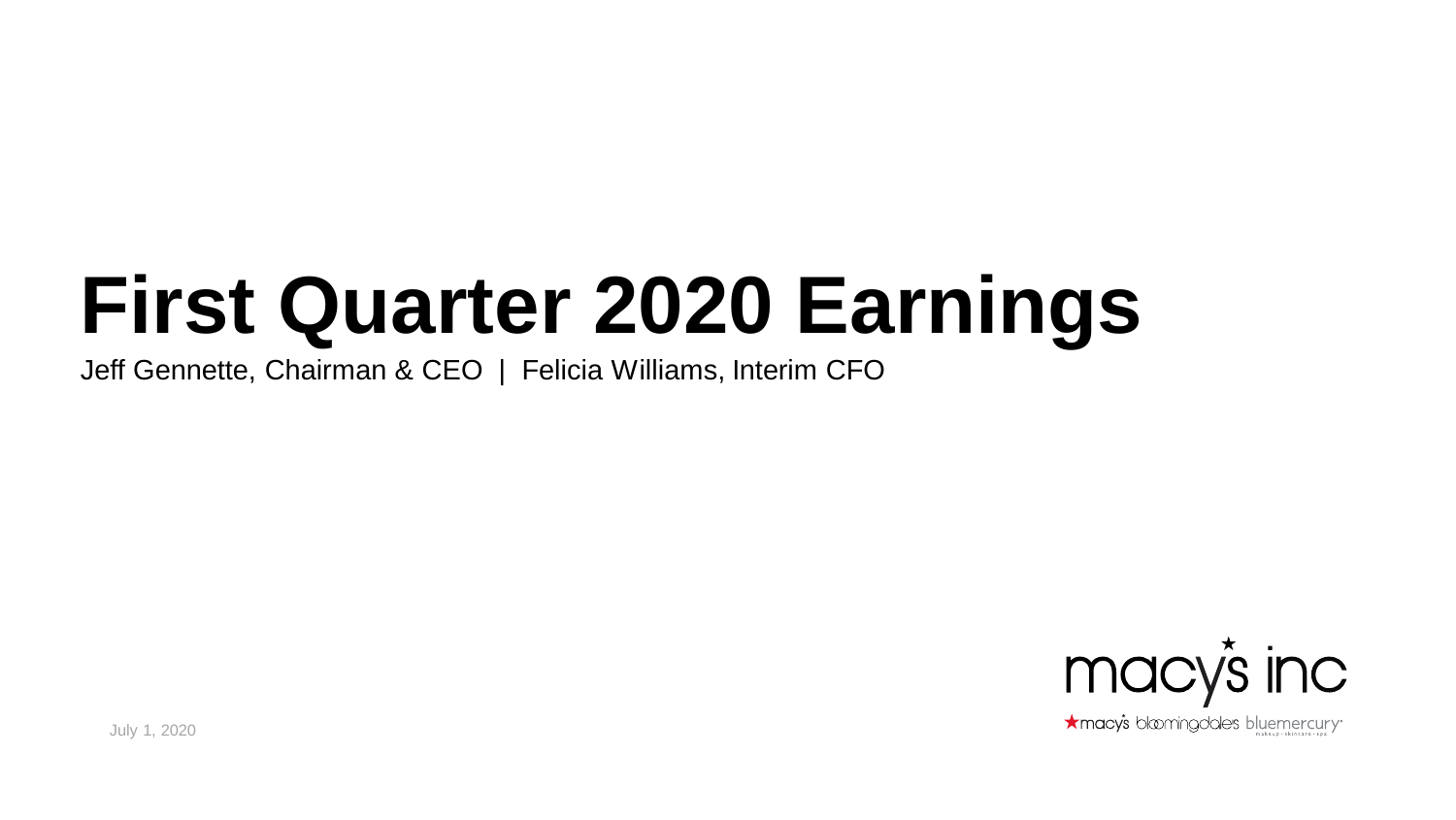#### **Safe Harbor Statement**

All forward-looking statements are subject to the safe harbor provisions of the Private Securities Litigation Reform Act of 1995. These forward-looking statements are subject to risks and uncertainties that could cause actual results to differ materially from the expectations and assumptions. A detailed discussion of these factors and uncertainties is contained in the company's filings with the Securities and Exchange Commission.

All statements in this presentation that are not statements of historical fact are forward-looking statements within the meaning of the Private Securities Litigation Reform Act of 1995. Such statements are based upon the current beliefs and expectations of Macy's management and are subject to significant risks and uncertainties. Actual results could differ materially from those expressed in or implied by the forward-looking statements contained in this release because of a variety of factors, including the effects of the novel coronavirus (COVID-19) on customer demand, its supply chain as well as its consolidated results of operation, financial position and cash flows, Macy's ability to successfully implement its Polaris strategy and restructuring, including the ability to realize the anticipated benefits within the expected time frame or at all, conditions to, or changes in the timing of proposed real estate and other transactions, prevailing interest rates and nonrecurring charges, the effect of potential changes to trade policies, store closings, competitive pressures from specialty stores, general merchandise stores, off-price and discount stores, manufacturers' outlets, the Internet, catalogs and television shopping and general consumer spending levels, including the impact of the availability and level of consumer debt, possible systems failures and/or security breaches, the potential for the incurrence of charges in connection with the impairment of intangible assets, including goodwill, Macy's reliance on foreign sources of production, including risks related to the disruption of imports by labor disputes, regional or global health pandemics, and regional political and economic conditions, the effect of weather and other factors identified in documents filed by the company with the Securities and Exchange Commission, including under the captions "Forward-Looking Statements" and "Risk Factors" in the Company's Annual Report on Form 10-K for the year ended February 1, 2020 and "COVID-19 Risk Factor" in the Company's Current Report on Form 8-K filed on May 26, 2020. Macy's disclaims any intention or obligation to update or revise any forward-looking statements, whether as a result of new information, future events or otherwise, except as required by law.

This presentation includes non-GAAP financial measures that exclude the impact of certain financial statement items. Additional important information regarding these non-GAAP financial measures as well as others used in the earnings release can be found on the Investors section of our website.

#### macy's inc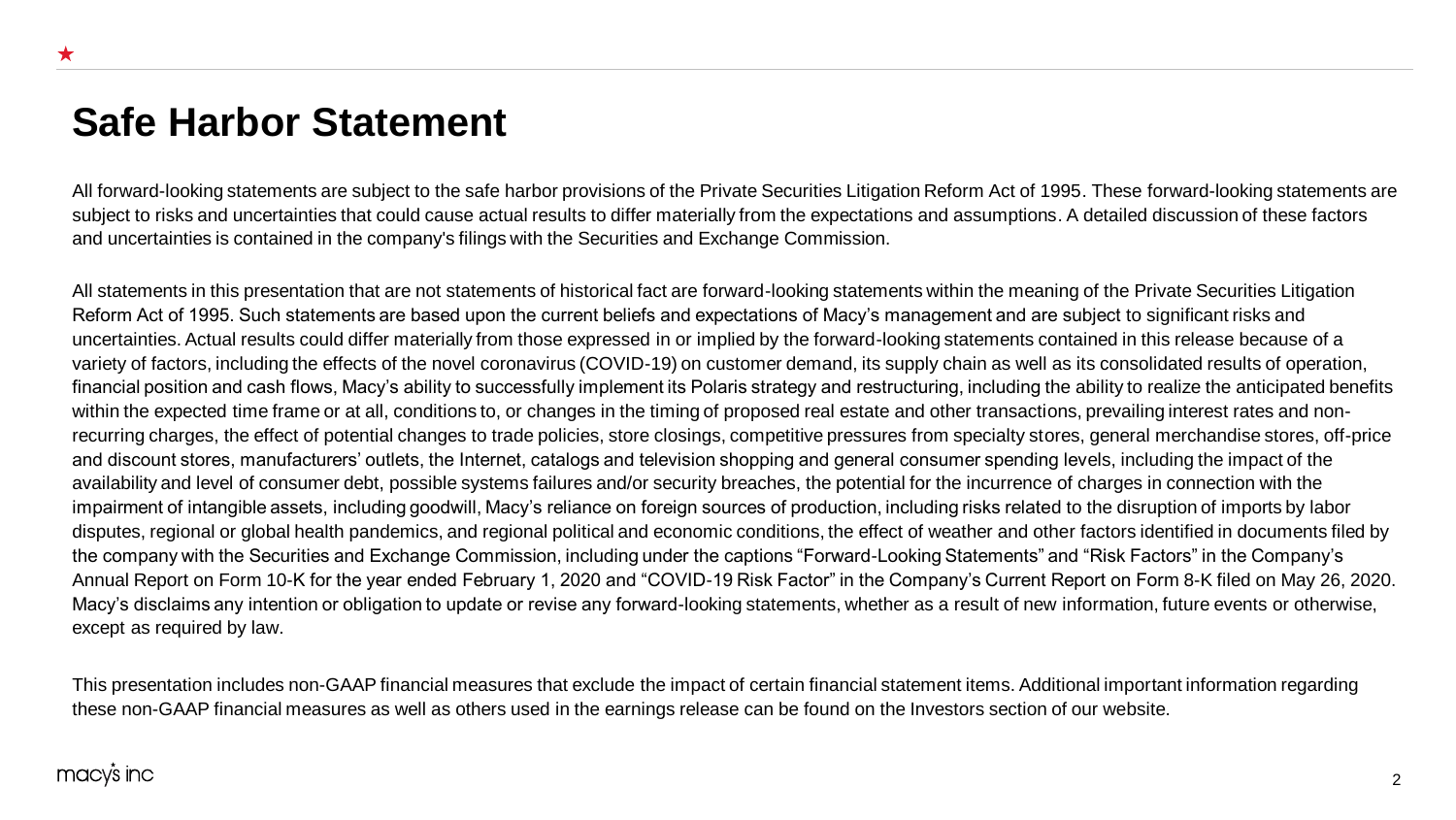## **First Quarter Snapshot**

| in millions except per share figures and<br>percentages | 1Q20                 |
|---------------------------------------------------------|----------------------|
| <b>Net Sales</b>                                        | \$3,017              |
| <b>Credit card revenues, net</b>                        | \$131                |
| Gross margin<br>Gross margin rate                       | \$516<br>17.1%       |
| <b>SG&amp;A</b><br>SG&A rate                            | \$(1,598)<br>(52.9%) |
| Impairment, restructuring and other costs               | \$(3,184)            |
| Gains on sale of real estate (ASG)                      | \$16                 |
| <b>GAAP diluted loss per share</b>                      | \$(11.53)            |
| Adjusted diluted loss per share                         | \$(2.03)             |
|                                                         |                      |

 $\star$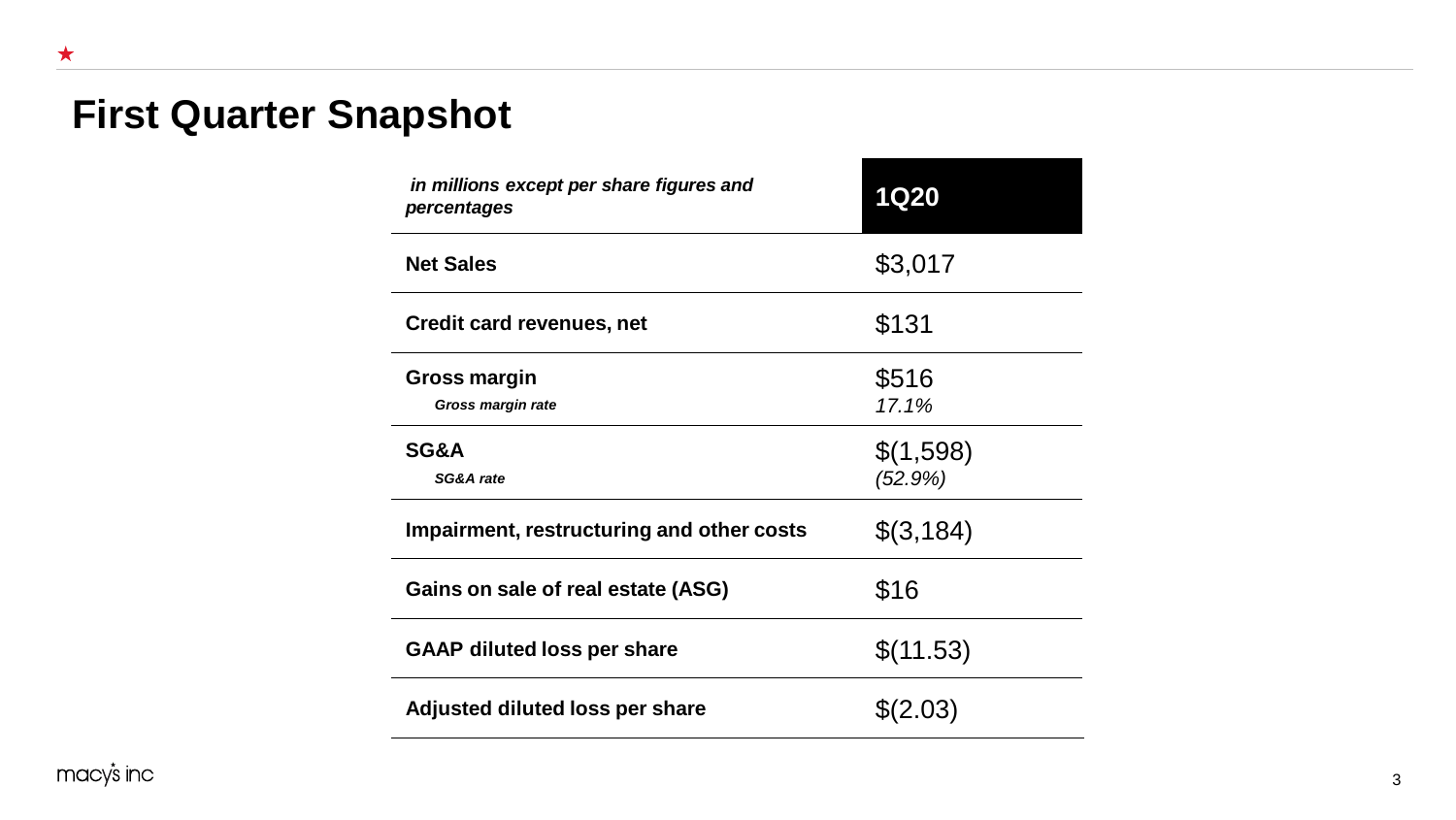## **Nearly All Stores Reopened by End of June**



• Reopened stores have performed better than anticipated

- Large urban and flagship stores are opening more slowly than the earlier stores; expect gradual recovery in regions hardest hit by pandemic
- Don't anticipate another full shutdown, but remaining flexible and prepared to address increases in cases on a regional level

Week 1 is May 4, 2020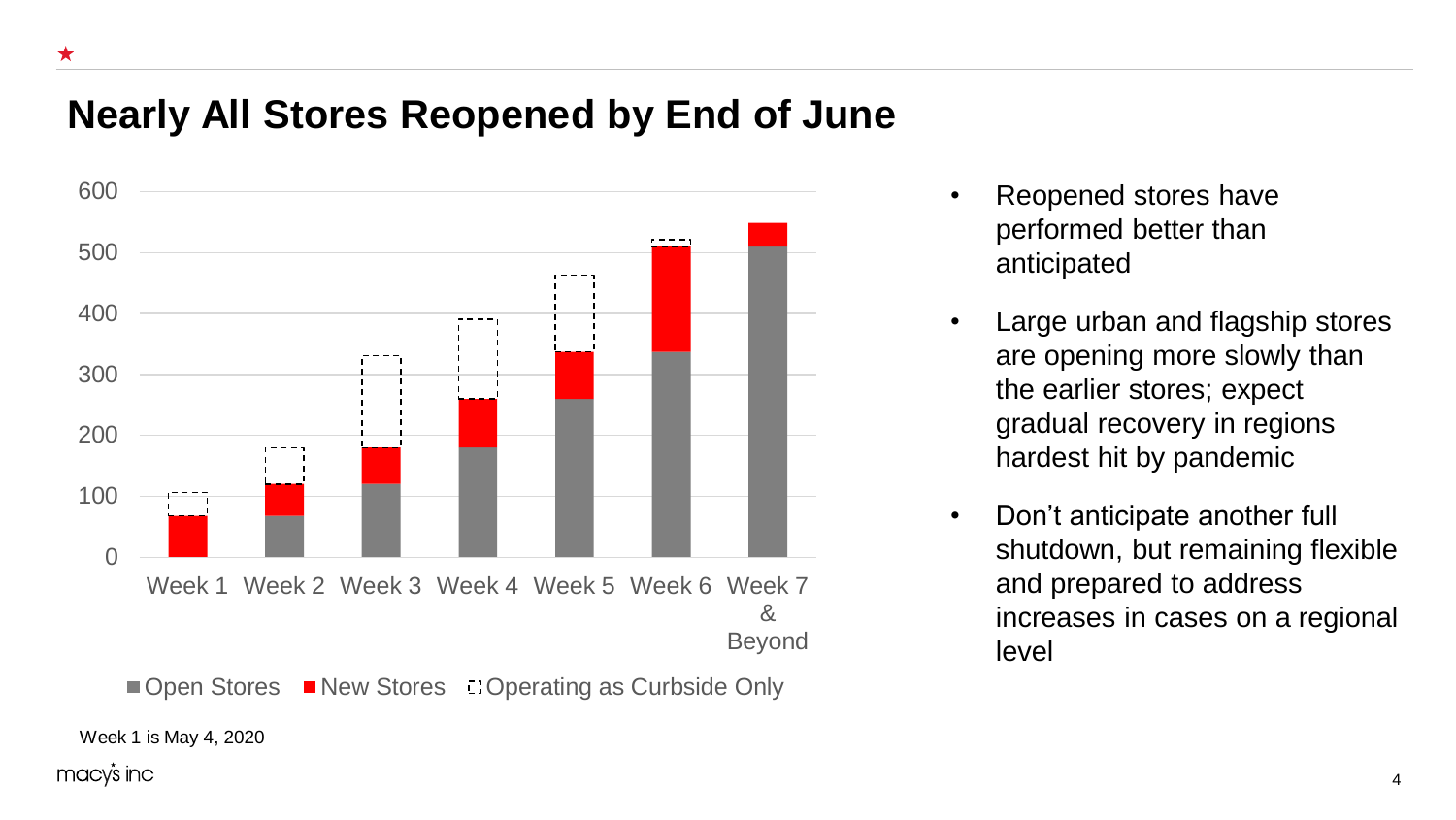#### **Digital Performance Exceeding Expectations**

- Encouraging to see that, as stores reopened, the digital business in that market continued to be strong
- Pleased with digital metrics including: sales, traffic, conversion, mobile engagement, and new customer acquisition
- New customers coming into our sites skew younger and more diverse
- Quickly tested, iterated and scaled curbside with positive early feedback

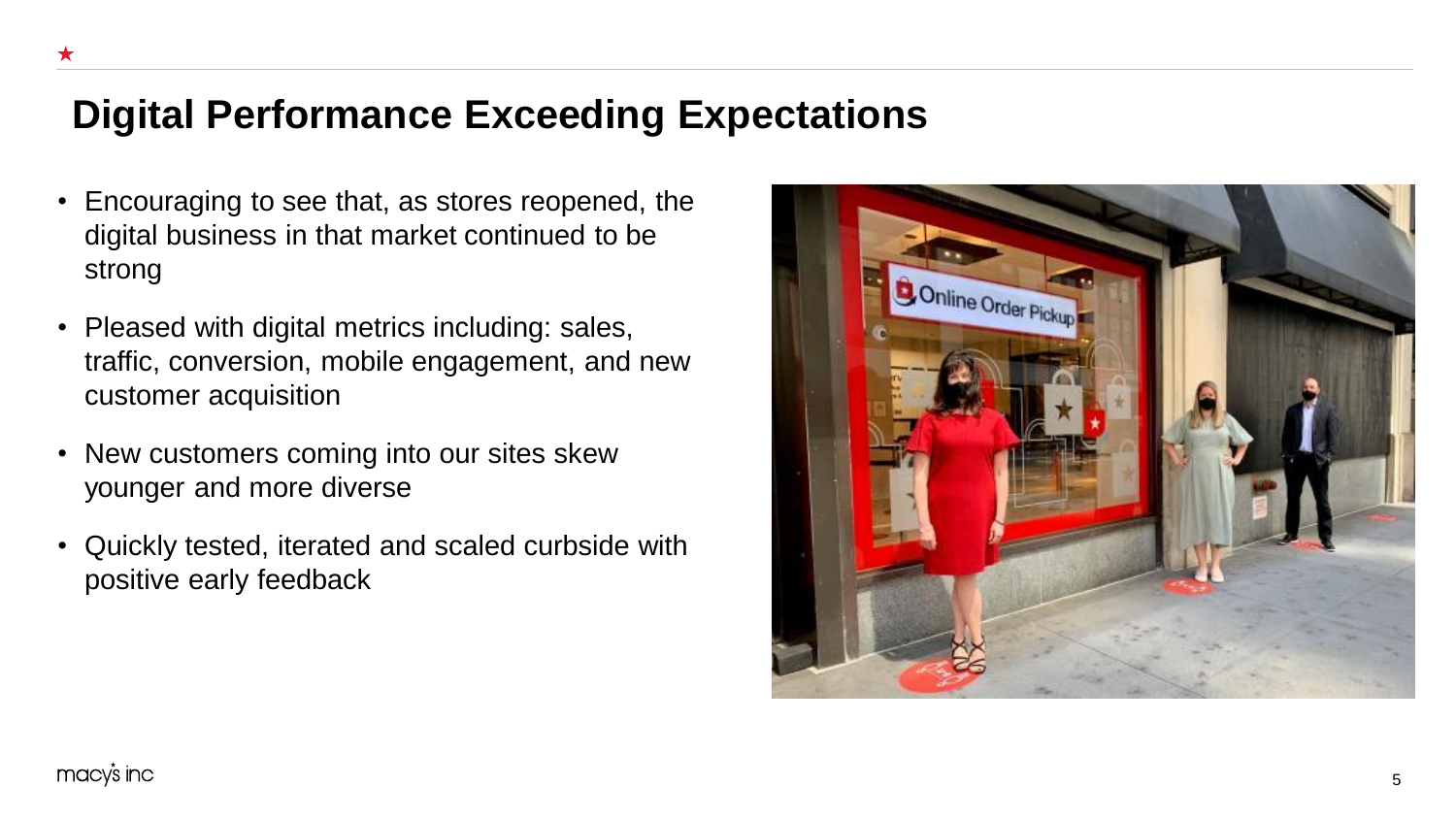#### **Actions Taken to Maintain Financial Flexibility**

- Temporarily extended payment terms to 120 days and cancelled orders where possible
- Suspended the shareholder dividend
- Furloughed majority of colleagues and temporarily reduced pay for senior management
- Reduced planned 2020 capital expenditures and discretionary operating expenses
- Drew down \$1.5 billion of outstanding availability under unsecured credit facility
- Closed on approximately \$4.5 billion of new financing to ensure sufficient flexibility and liquidity to fund the business for the foreseeable future
- Repaid \$1.5 billion of outstanding unsecured credit facility borrowings
- Reduced corporate headcount by ~3,900 colleagues, with additional reductions across the stores, customer service and supply chain networks

**Q2 To date**

**Q1**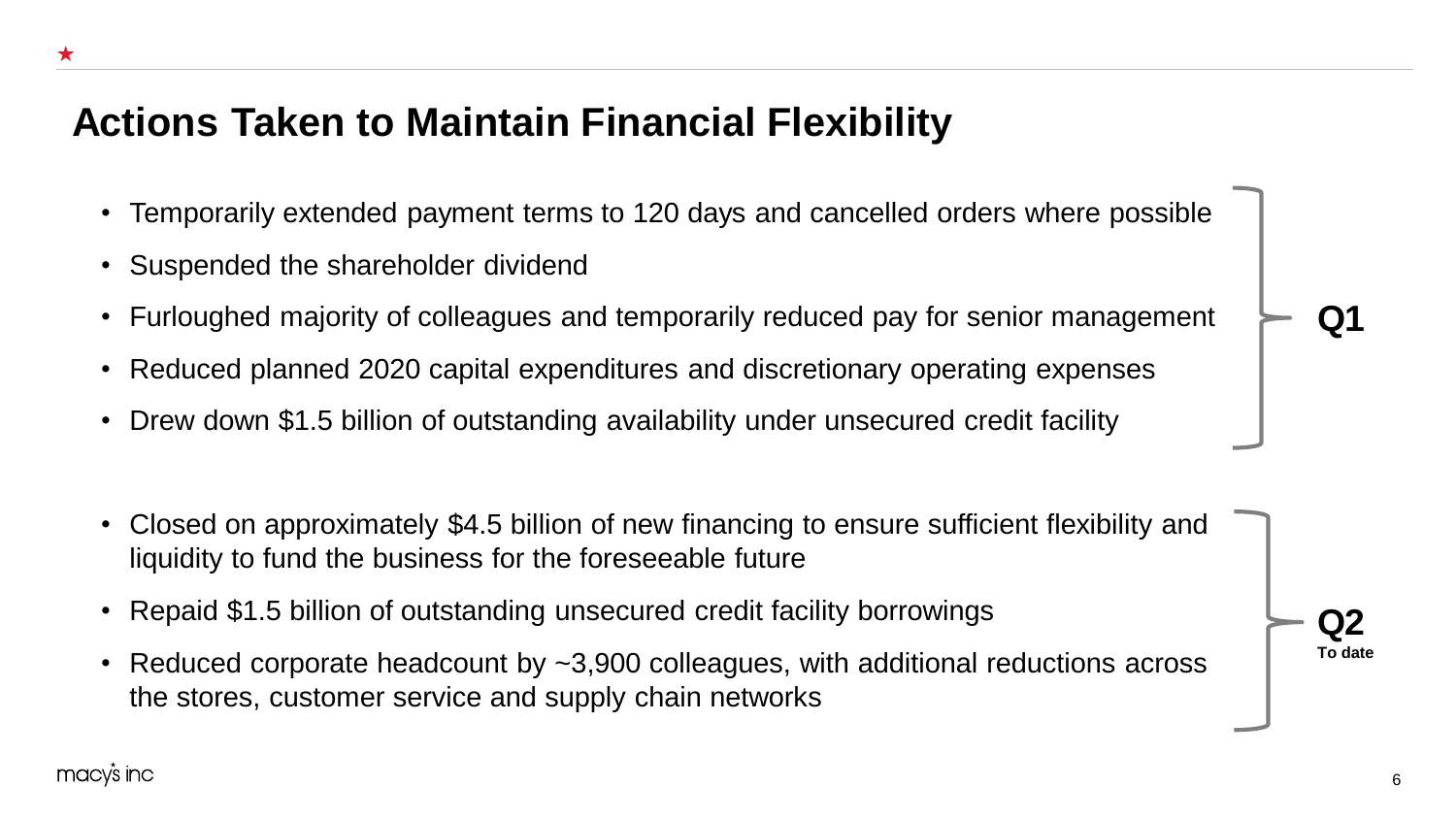## **Managing Cost Base to Align with Adjusted Sales Expectations**

SG&A improvement by expense category – **July 2020**

**~ \$1.5 Billion**

7



Note: The allocation of the ~\$900 million in February Polaris SG&A targets is expected to be updated and revised on the company's second quarter earnings call. macy's inc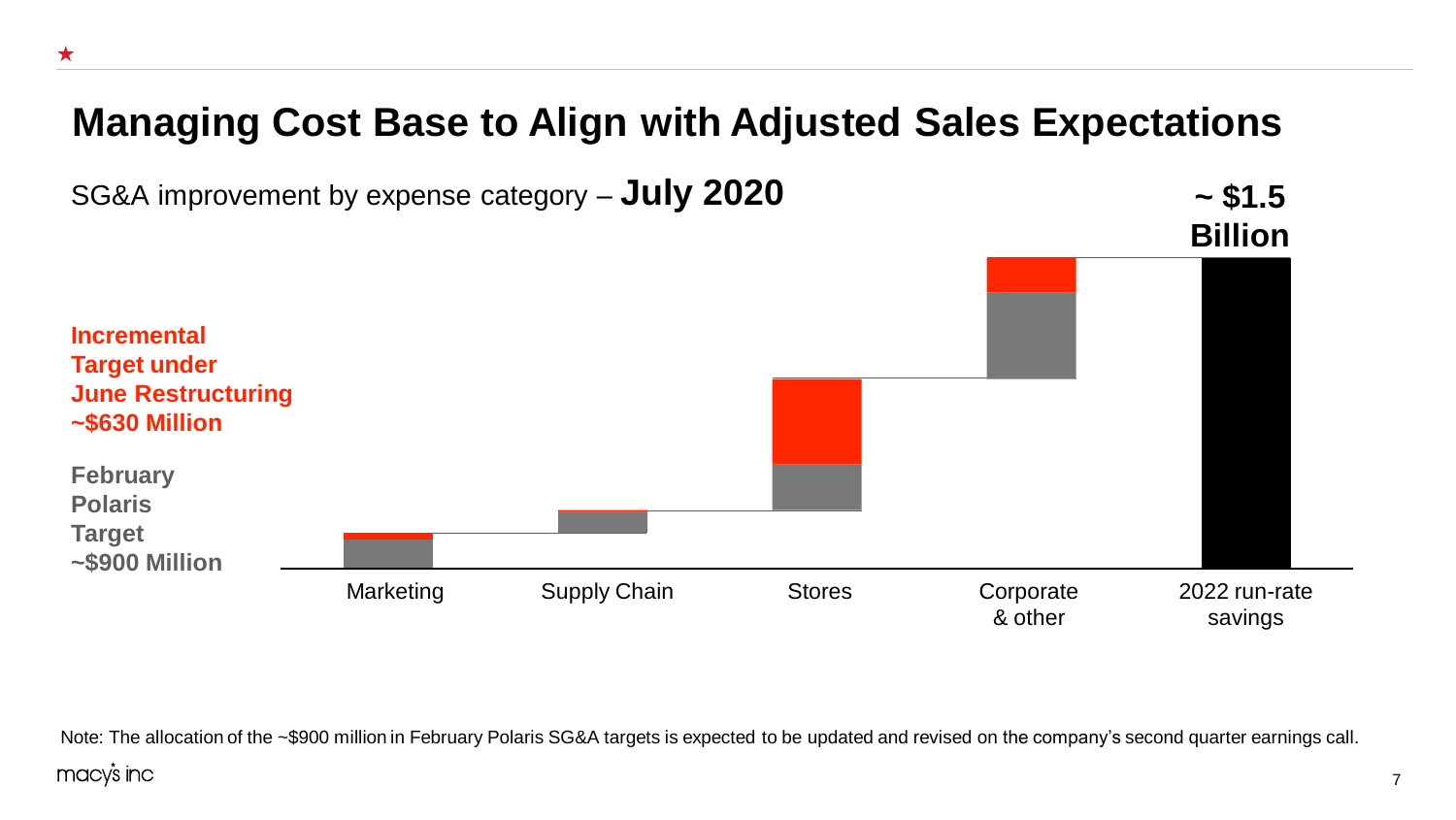

8